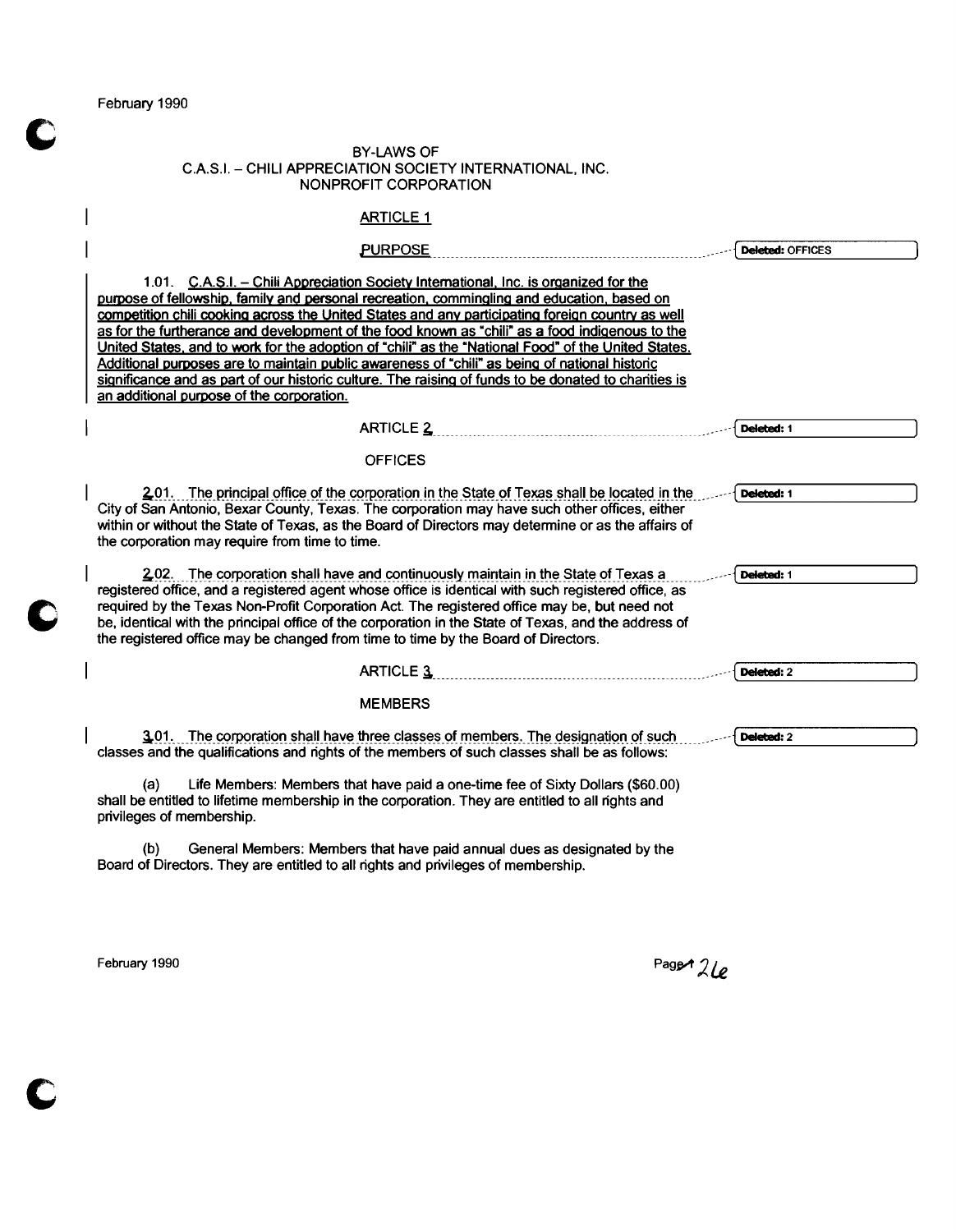(c) Great Peppers of Pods sanctioned by the corporation are members of the corporation for and during their term of office. They are entitled to all rights and privileges of membership.

| 3.02. Each Great Pepper, Officer and member of the Board of Directors shall be<br>entitled to one vote on each matter submitted to a vote of the members. All other members are                                                                                                                                                                                                                                                                                                                                                                                                                                                                            | Deleted: 2 |
|------------------------------------------------------------------------------------------------------------------------------------------------------------------------------------------------------------------------------------------------------------------------------------------------------------------------------------------------------------------------------------------------------------------------------------------------------------------------------------------------------------------------------------------------------------------------------------------------------------------------------------------------------------|------------|
| non-voting members.                                                                                                                                                                                                                                                                                                                                                                                                                                                                                                                                                                                                                                        |            |
| 3.03. The Board of Directors, by affirmative vote of two-thirds of all the members of the<br>Board, may suspend or expel a member for cause after an appropriate hearing and may, by a<br>majority vote of those present at any regularly constituted meeting, terminate the membership of<br>any member who becomes ineligible for membership, or suspend or expel any member who<br>shall be in default in the payment of dues for the period fixed in these bylaws.                                                                                                                                                                                     | Deleted: 2 |
| 3.04. Any member may resign by filing a written resignation with the Secretary, but<br>such resignation shall not relieve the member so resigning of the obligation to pay dues,<br>assessments or other charges theretofore accrued and unpaid.                                                                                                                                                                                                                                                                                                                                                                                                           | Deleted: 2 |
| 3.05. Upon written request signed by a former member and filed with the Secretary,<br>the Board of Directors may, by the affirmative vote of two-thirds of the members of the Board<br>reinstate such former member to membership on such terms as the Board of Directors may<br>deem appropriate.                                                                                                                                                                                                                                                                                                                                                         | Deleted: 2 |
| 3.06. Membership in this corporation is not transferable or assignable.                                                                                                                                                                                                                                                                                                                                                                                                                                                                                                                                                                                    | Deleted: 2 |
| <b>ARTICLE 4</b>                                                                                                                                                                                                                                                                                                                                                                                                                                                                                                                                                                                                                                           | Deleted: 3 |
| <b>MEETINGS OF MEMBERS</b>                                                                                                                                                                                                                                                                                                                                                                                                                                                                                                                                                                                                                                 |            |
| 4.01. An annual meeting of the Great Peppers shall be held the first Saturday in<br>September following Labor Day, in each year, beginning with the year 1985 for the purpose of<br>electing Directors by the Great Peppers at their annual meeting and for the transaction of other<br>business as may come before the meeting. If the day fixed for the annual meeting shall be on a<br>legal holiday in the State of Texas, such meeting shall be held on the next succeeding business<br>day.                                                                                                                                                          | Deleted: 3 |
| 4.02. Special meetings of the members may be called by the President, the Board of<br>Directors, or not less than one-tenth of the members having voting rights.                                                                                                                                                                                                                                                                                                                                                                                                                                                                                           | Deleted: 3 |
| 4.03. The Board of Directors may designate any place, either within or without the<br>State of Texas, as the place of meeting for any annual meeting or for any special meeting called<br>by the Board of Directors. If no designation is made or if a special meeting be otherwise called,<br>the place of meeting shall be the registered office of the corporation in the State of Texas; but if<br>all of the members shall meet at any time and place, either within or without the State, and<br>consent to the holding of a meeting, such meeting shall be valid without call or notice, and at<br>such meeting, any corporate action may be taken. | Deleted: 3 |
| 4.04. Written or printed notice stating the place, day and hour of any meeting of<br>members shall be delivered, either personally or by mail, to each member entitled to vote at<br>such meeting, not less than ten (10) nor more than fifty (50) days before the date of such<br>meeting, by or at the direction of the President, or the Secretary, or the officers or persons                                                                                                                                                                                                                                                                          | Deleted: 3 |

February 1990 **Page 2** 

1

**International Property and Property Association** 

1996<br>1996<br>1997 - Paris Barcelona, política española<br>1997 - Paris Barcelona, política española

 $|$   $\mathbf{C}$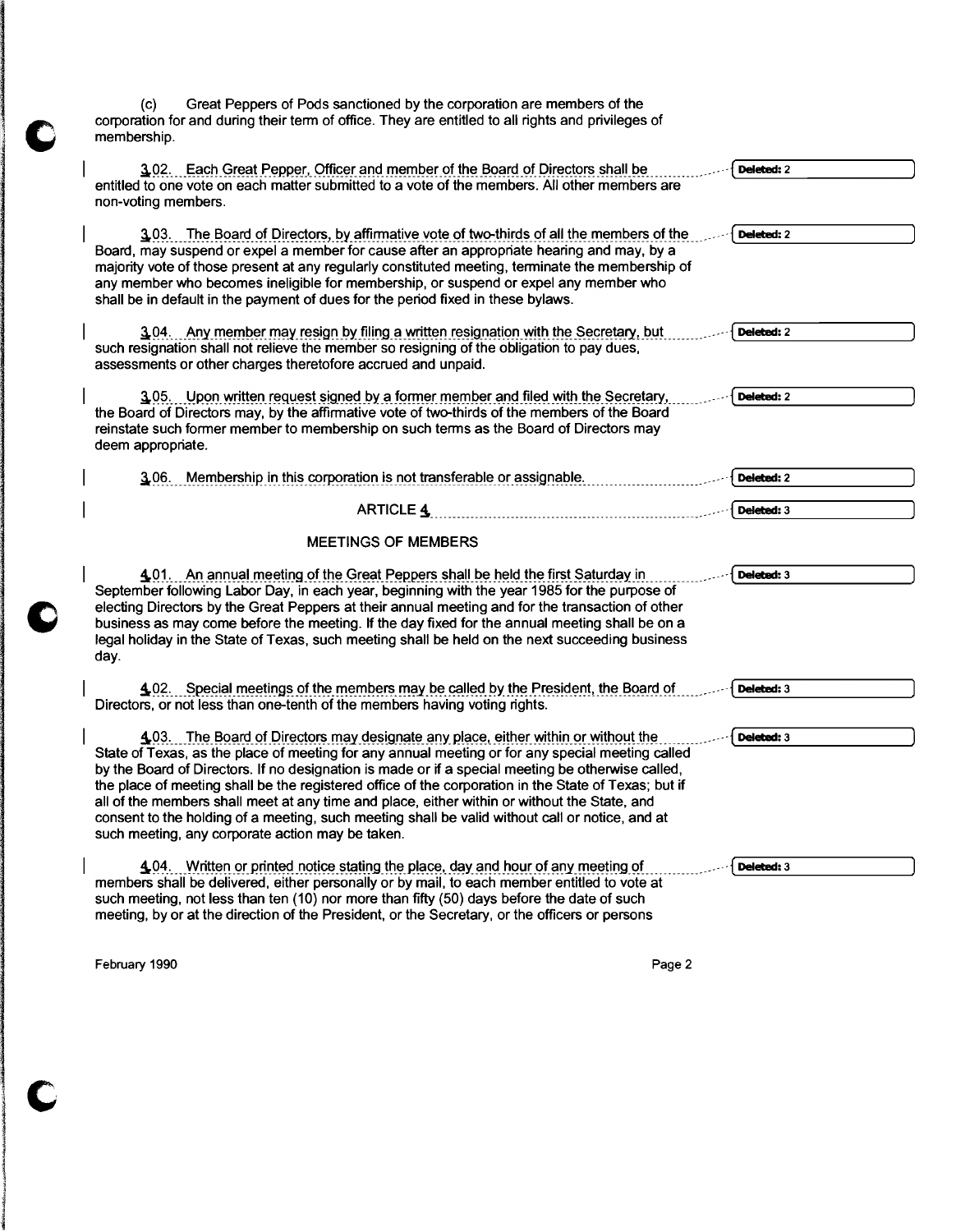calling the meeting. In case of a special meeting or when required by statute or these bylaws, the purpose or purposes for which the meeting is called shall be stated in the notice. If mailed, the notice of a meeting shall be deemed to be delivered when deposited in the United States mail, addressed to the member at his address as it appears on the records of the corporation, with postage thereon prepaid. 4.05. Any action required by law to be taken at a meeting of the members or any action Deleted : 3 which may be taken at a meeting of the members may be taken without a meeting, if a consent in writing, setting forth the action so taken, shall be signed by all of the members entitled to vote with respect to the subject matter thereof. 4.06. The members holding fifty-one percent (51%) of the votes which may be cast at Deleted: 3 any meeting shall constitute a quorum at such meeting. If a quorum is not present at any meeting of members, a majority of the members present may adjourn the meeting from time to time without further notice. 4.07. At any meeting of members, a member entitled to vote may vote by proxy  $\overline{\phantom{a}}$ Deleted:  $3$ executed in writing by the member or by his duly authorized attorney-in-fact. No proxy shall be valid after eleven (11) months from the date of its execution, unless otherwise provided in the proxy. No member shall have more than a total of one vote. \_\_ -----{~DeIeted:4 ----J ARTICLE ~m\_\_ m m mm BOARD OF DIRECTORS  $5.01$ . The affairs of the corporation shall be managed by its Board of Directors. Deleted: 4 Directors need not be residents of Texas.  $-$  5,02. The number of directors shall be nine (9). Each director shall serve a minimum of Deleted: 4 a two-year term after election except the Executive Administrator of the corporation who will serve as a director of the corporation while serving as such Executive Administrator. In order to form the initial Board of Directors, two directors will be designated to serve a three-year term, three directors will be designated to serve a two-year term, and three directors will be designated to serve a one-year term. Thereafter, at the annual meeting of the Great Peppers, two directors will be elected to serve a three-year term, one director will be elected to serve a two-year term, and the Executive Administrator will be elected to serve for one year. The election will be the last order of business of each Great Peppers Meeting. Each director shall hold office until his successor shall have been elected and qualified.  $\leq$  03. A regular annual meeting of the Board of Directors shall be held without other Deleted: 4 notice than this bylaw, immediately following the Great Peppers' Meeting. The Board may provide by resolution the time and place, either within or without the State of Texas, for the holding of additional regular meetings of the Board without other notice than such resolution. 5.04. Special meetings of the Board of Directors may be called by or at the request of Deleted: 4 the President or any two Directors. The person or persons authorized to call special meetings of the Board may fix at any place, either within or without the State of Texas, as the place for holding any special meetings of the Board called by them. 5.05. Notice of any special meeting of the Board of Directors shall be given at least ten section of the deleted: 4<br>days previously thereto by written notice delivered personally or sent by mail or telegram to Deleted: 4

February 1990 **Page 3**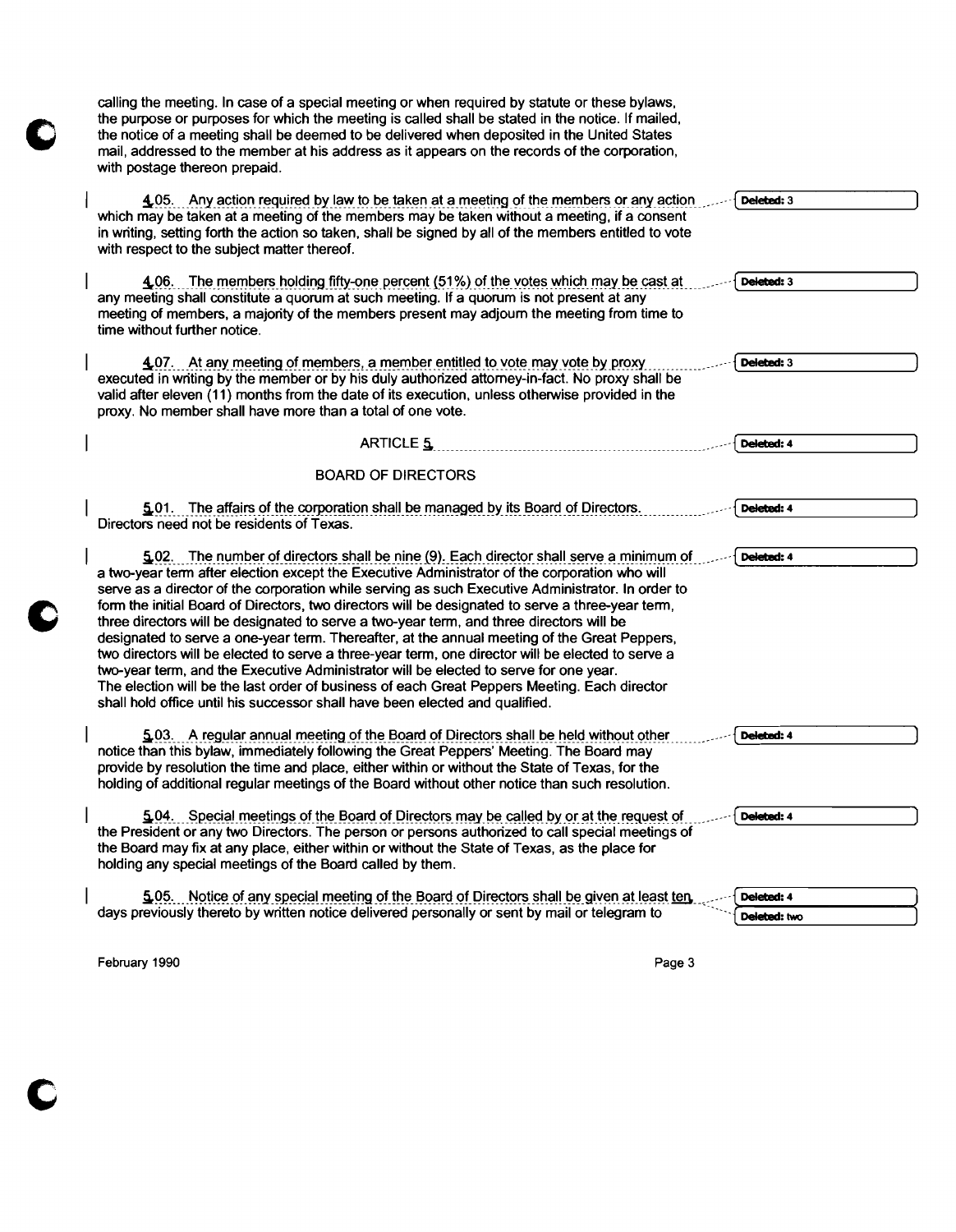| each Director at his address as shown by the records of the corporation. If mailed, such notice<br>shall be deemed to be delivered when deposited in the United States mail so addressed with<br>postage thereon prepaid. If notice be given by telegram, such notice shall be deemed to be<br>delivered when the telegram is delivered to the telegraph company. Any Director may waive<br>notice of any meeting. The attendance of a Director at any meeting shall constitute a waiver of<br>notice of such meeting, except where a Director attends a meeting for the express purpose of<br>objecting to the transacting of any business because the meeting is not lawfully called or<br>convened. Neither the business to be transacted at, nor the purpose of, any regular or special<br>meeting of the Board need be specified in the notice or waiver of notice of such meeting, unless<br>specifically required by law or these bylaws. |            |  |
|--------------------------------------------------------------------------------------------------------------------------------------------------------------------------------------------------------------------------------------------------------------------------------------------------------------------------------------------------------------------------------------------------------------------------------------------------------------------------------------------------------------------------------------------------------------------------------------------------------------------------------------------------------------------------------------------------------------------------------------------------------------------------------------------------------------------------------------------------------------------------------------------------------------------------------------------------|------------|--|
| 5.06. Five members of the Board of Directors shall constitute a quorum for the<br>transaction of business at any meeting of the Board; but if less than a majority of the Directors<br>are present at said meeting, a majority of the Directors present at the meeting may adjourn the<br>meeting from time to time without further notice.                                                                                                                                                                                                                                                                                                                                                                                                                                                                                                                                                                                                      | Deleted: 4 |  |
| 5.07. The act of a majority of the Directors present at a meeting at which a quorum is<br>present shall be the act of the Board of Directors, unless the act of a greater number is required<br>by law or these bylaws.                                                                                                                                                                                                                                                                                                                                                                                                                                                                                                                                                                                                                                                                                                                          | Deleted: 4 |  |
| 5.08. Any vacancy occurring in the Board of Directors and any directorship to be filled<br>by reason of an increase in the number of directors, shall be filled by the election of the Great<br>Peppers. A director elected to fill a vacancy shall be elected for the unexpired term of his<br>predecessor in office.                                                                                                                                                                                                                                                                                                                                                                                                                                                                                                                                                                                                                           | Deleted: 4 |  |
| 5.09. Directors as such shall not receive any stated salaries for their services, but by<br>resolution of the Board of Directors a fixed sum and expenses of attendance, if any, may be<br>allowed for attendance at each regular or special meeting of the Board; but nothing herein<br>contained shall be construed to preclude any Director from serving the corporation in any other<br>capacity and receiving compensation therefor.                                                                                                                                                                                                                                                                                                                                                                                                                                                                                                        | Deleted: 4 |  |
| 5.10. Any action required by law to be taken at a meeting of Directors, or any action<br>which may be taken at a meeting of Directors, may be taken without a meeting if a consent in<br>writing setting forth the action so taken shall be signed by all of the Directors.                                                                                                                                                                                                                                                                                                                                                                                                                                                                                                                                                                                                                                                                      | Deleted: 4 |  |
| 5.11. Each Director shall have one vote and said vote will be recorded by roll call and<br>entered into minutes of that meeting, with the exception of election of officers. The election of<br>officers will be by secret ballot.                                                                                                                                                                                                                                                                                                                                                                                                                                                                                                                                                                                                                                                                                                               | Deleted: 4 |  |
| <b>ARTICLE 6</b>                                                                                                                                                                                                                                                                                                                                                                                                                                                                                                                                                                                                                                                                                                                                                                                                                                                                                                                                 | Deleted: 5 |  |
| <b>OFFICERS</b>                                                                                                                                                                                                                                                                                                                                                                                                                                                                                                                                                                                                                                                                                                                                                                                                                                                                                                                                  |            |  |
| 6.01. The officers of the corporation shall be a President, one or more Vice-Presidents<br>(the number thereof to be determined by the Board of Directors), a Secretary, a Treasurer and<br>such other officers as may be elected in accordance with the provisions of this Article. The<br>Board of Directors may elect or appoint such other officers, including one or more Assistant<br>Secretaries and one or more Assistant Treasurers, as it shall deem desirable, such officers to<br>have the authority and perform the duties prescribed, from time to time, by the Board of<br>Directors. Any two or more offices may be held by the same person, except the offices of<br>President and Secretary.                                                                                                                                                                                                                                   | Deleted: 5 |  |

February 1990 **Page 4** 

c

 $\mathbf C$ 

O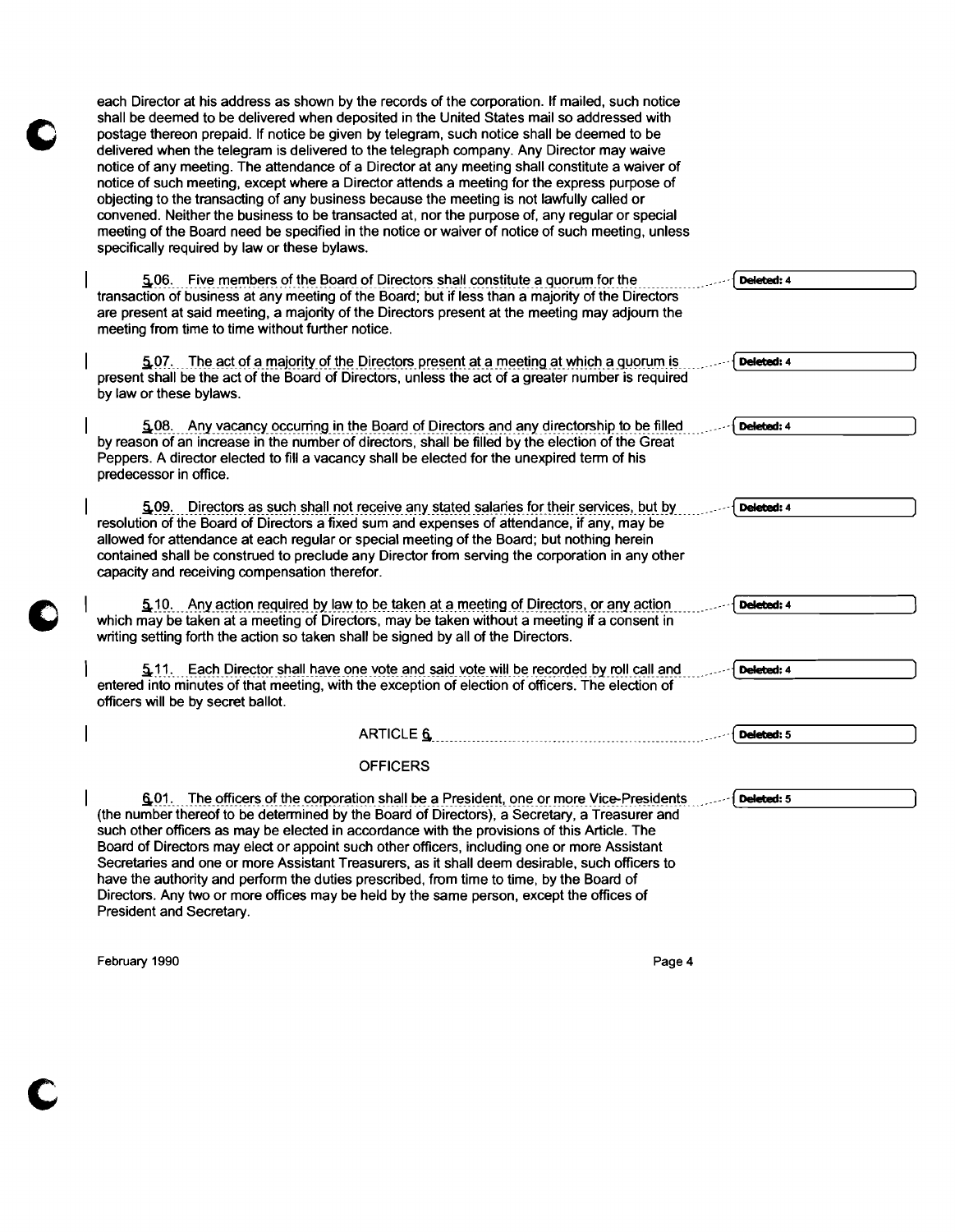| 6.02. The officers of the corporation shall be elected annually by the Board of Directors                                                                                                                                                                                                                                                                                                                                                                                                                                                                                                                                                                                                                                                                                                                                                                                                                      | Deleted: 5 |
|----------------------------------------------------------------------------------------------------------------------------------------------------------------------------------------------------------------------------------------------------------------------------------------------------------------------------------------------------------------------------------------------------------------------------------------------------------------------------------------------------------------------------------------------------------------------------------------------------------------------------------------------------------------------------------------------------------------------------------------------------------------------------------------------------------------------------------------------------------------------------------------------------------------|------------|
| at the regular annual meeting of the Board of Directors. If the election of officers shall not be<br>held at such meeting, such election shall be held as soon thereafter as conveniently may be.<br>New offices may be created and filled at any meeting of the Board of Directors. Each officer<br>shall hold office until his successor shall have been duly elected and shall have qualified.                                                                                                                                                                                                                                                                                                                                                                                                                                                                                                              |            |
| 6.03. Any officer elected or appointed by the Board of Directors may be removed by<br>the Board of Directors whenever in its judgment the best interests of the corporation would be<br>served thereby, but such removal shall be without prejudice to the contract rights, if any, of the<br>officer so removed.                                                                                                                                                                                                                                                                                                                                                                                                                                                                                                                                                                                              | Deleted: 5 |
| 6.04. A vacancy in any office because of death, resignation, disqualification or<br>otherwise, may be filled by the Board of Directors for the unexpired portion of the term.                                                                                                                                                                                                                                                                                                                                                                                                                                                                                                                                                                                                                                                                                                                                  | Deleted: 5 |
| 6.05. The President shall be the principal executive officer of the corporation and shall<br>in general supervise and control all of the business and affairs of the corporation. He shall<br>preside at all meetings of the members and of the Board of Directors. He may sign, with the<br>Secretary or any other proper officer of the corporation authorized by the Board of Directors,<br>any deeds, mortgages, bonds, contracts, or other instruments which the Board of Directors have<br>authorized to be executed, except in cases where the signing and execution thereof shall be<br>expressly delegated by the Board of Directors or these bylaws or by statute to some other<br>officer or agent of the corporation; and in general he shall perform all duties incident to the office<br>of President and such other duties as may be prescribed by the Board of Directors from time to<br>time. | Deleted: 5 |
| 6.06. In the absence of the President or in the event of his inability or refusal to act, the<br>Vice-President (or in the event there be more than one Vice-President, the Vice-Presidents in<br>their order of election) shall perform the duties of the President, and when so acting shall have<br>all the powers of and be subject to all the restrictions upon the President. Any Vice-President<br>shall perform such other duties as from time to time may be assigned to him by the President or<br>Board of Directors.                                                                                                                                                                                                                                                                                                                                                                               | Deleted: 5 |
| 6.07. If required by the Board of Directors, the Treasurer shall give a bond for the<br>faithful discharge of his duties in such sum and with such surety or sureties as the Board of<br>Directors shall determine. He shall have charge and custody of and be responsible for all funds<br>and securities of the corporation; receive and give receipt for moneys due and payable to the<br>corporation from any source whatsoever, and deposit all such moneys in the name of the<br>corporation in such banks, trust companies or other depositaries as shall be selected in<br>accordance with the provisions of Article 7 of these bylaws; and in general perform all duties<br>incident to the office of Treasurer and such other duties as from time to time may be assigned to<br>him by the President or by the Board of Directors.                                                                   | Deleted: 5 |
| The Secretary shall keep the minutes of the meetings of the members and of the<br>6.08.<br>Board of Directors in one or more books provided for that purpose; mail a copy of the minutes to<br>the Great Pepper of each sanctioned Pod no later than thirty (30) days after each meeting has<br>been adjourned; give all notices in accordance with the provisions of these bylaws or as<br>required by law; be custodian of the corporate records and of the seal of the corporation, and<br>affix the seal of the corporation to all documents, the execution of which on behalf of the<br>corporation under its seal is duly authorized in accordance with the provisions of these bylaws;<br>keep a register of the post-office address of each member which shall be furnished to the                                                                                                                     | Deleted: 5 |

February 1990 **Page 5** 

C

C

C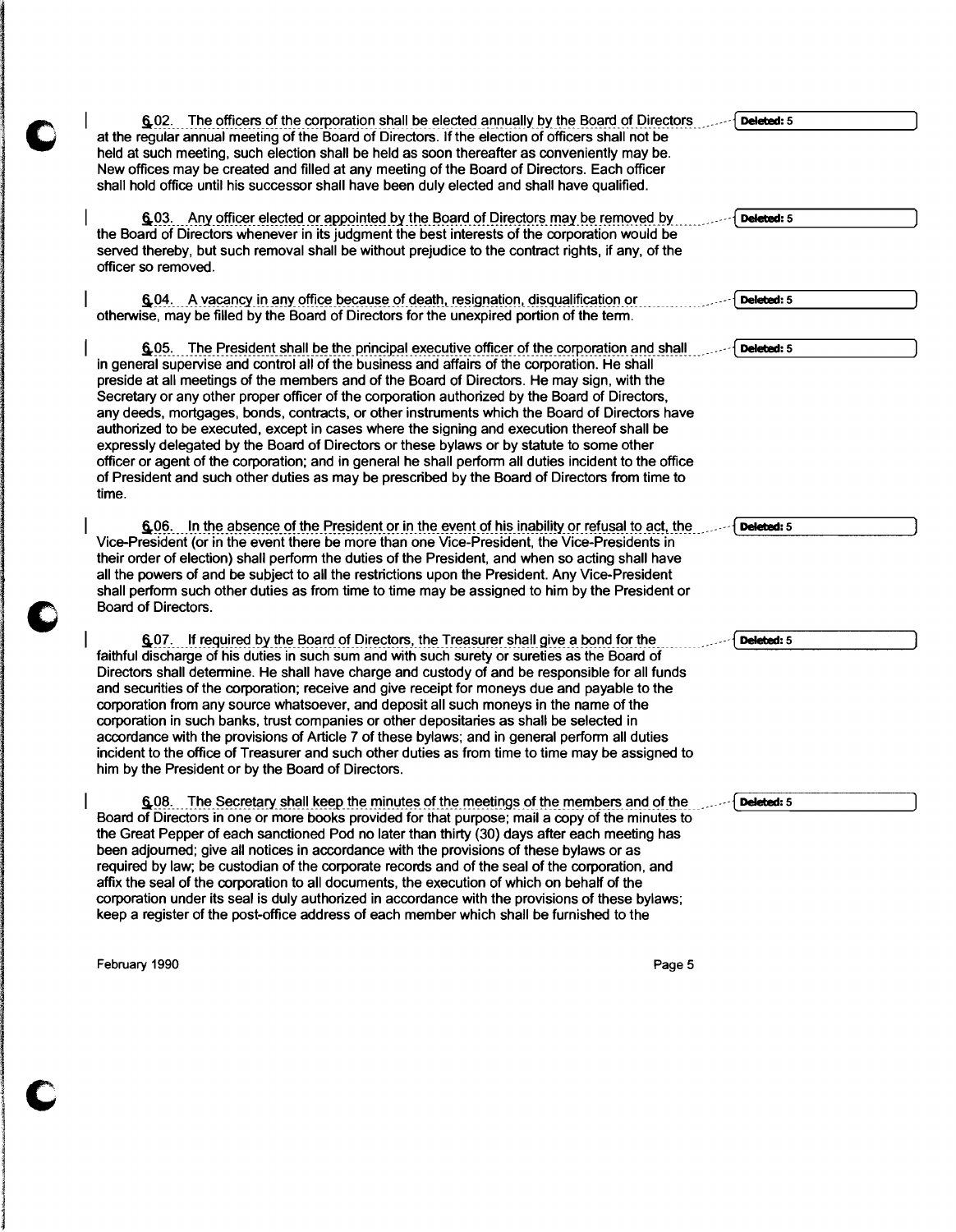Secretary by each member, and, in general, perform all duties incident to the office of Secretary and such other duties as from time to time may be assigned to him by the President or by the Board of Directors. 6.09. If required by the Board of Directors, the Assistant Treasurers shall give bonds for the faithful discharge of their duties in such sums and with such sureties as the Board of Directors shall determine. The Assistant Treasurers and Assistant Secretaries in general shall perform such duties as shall be assigned to them by the Treasurer or the Secretary or by the President or the Board of Directors. ARTICLE 7. **COMMITTEES** L<sub>2</sub>01. The Board of Directors, by resolution adopted by a majority of the Directors in office, may designate and appoint one or more committees, each of which shall consist of two or more Directors, which committees, to the extent provided in said resolution shall have and exercise the authority of the Board of Directors in the management of the corporation. However, no such committee shall have the authority of the Board of Directors in reference to amending, altering, or repealing the bylaws; electing, appointing, or removing any member of any such committee or any Director or officer of the corporation; amending the articles of incorporation; adopting a plan of merger or adopting a plan of consolidation with another corporation; authorizing the sale, lease, exchange, or mortgage of all or substantially all of the property and assets of the corporation; authorizing the voluntary dissolution of the corporation or revoking procedures therefor, adopting a plan for the distribution of the assets of the corporation; or amending, altering or repealing any resolution of the Board of Directors, which by its terms provides that it shall not be amended, altered, or repealed by such committee. The designation and appointment of any such committee and the delegation thereto of authority shall not operate to relieve the Board of Directors, or any individual Director, of any responsibility imposed on it or him, bylaw. 7.02. Other committees not having and exercising the authority of the Board of Directors in the management of the corporation may be designated by a resolution adopted by a majority of the Directors present at a meeting at which a quorum is present. Except as otherwise provided in such resolution, members of each such committee shall be members of the corporation, and the President of the corporation shall appoint the members thereof. Any members thereof may be removed by the person or persons authorized to appoint such member whenever in their judgment the best interests of the corporation shall be served by such removal. 7.03. A Budget Committee, composed of the Officers and Executive Administrator of the Great Peppers. shall present an annual budget for approval by the Board of Directors at the Annual Meeting of the Board of Directors. L04. Prior to the annual meeting of the Board of Directors, the President shall appoint a three-member Nominating Committee. The Nominating Committee shall present at the Annual Meeting of the Great Peppers at least one nominee for each open position on the Board of Directors.  $L$ <sub>2</sub>05. Each member of a committee shall continue as such until the next annual meeting of the members of the corporation and until his successor is appointed. unless the Deleted: 5  $\frac{1}{\frac{1}{\sqrt{1-\frac{1}{\sqrt{1-\frac{1}{\sqrt{1-\frac{1}{\sqrt{1-\frac{1}{\sqrt{1-\frac{1}{\sqrt{1-\frac{1}{\sqrt{1-\frac{1}{\sqrt{1-\frac{1}{\sqrt{1-\frac{1}{\sqrt{1-\frac{1}{\sqrt{1-\frac{1}{\sqrt{1-\frac{1}{\sqrt{1-\frac{1}{\sqrt{1-\frac{1}{\sqrt{1-\frac{1}{\sqrt{1-\frac{1}{\sqrt{1-\frac{1}{\sqrt{1-\frac{1}{\sqrt{1-\frac{1}{\sqrt{1-\frac{1}{\sqrt{1-\frac{1}{\sqrt{1-\frac{1}{\sqrt{1-\frac{1}{\sqrt{$ Deleted: 6 Deleted: 6 Deleted: 6 Deleted: 6 Deleted: 6

February 1990 Page 6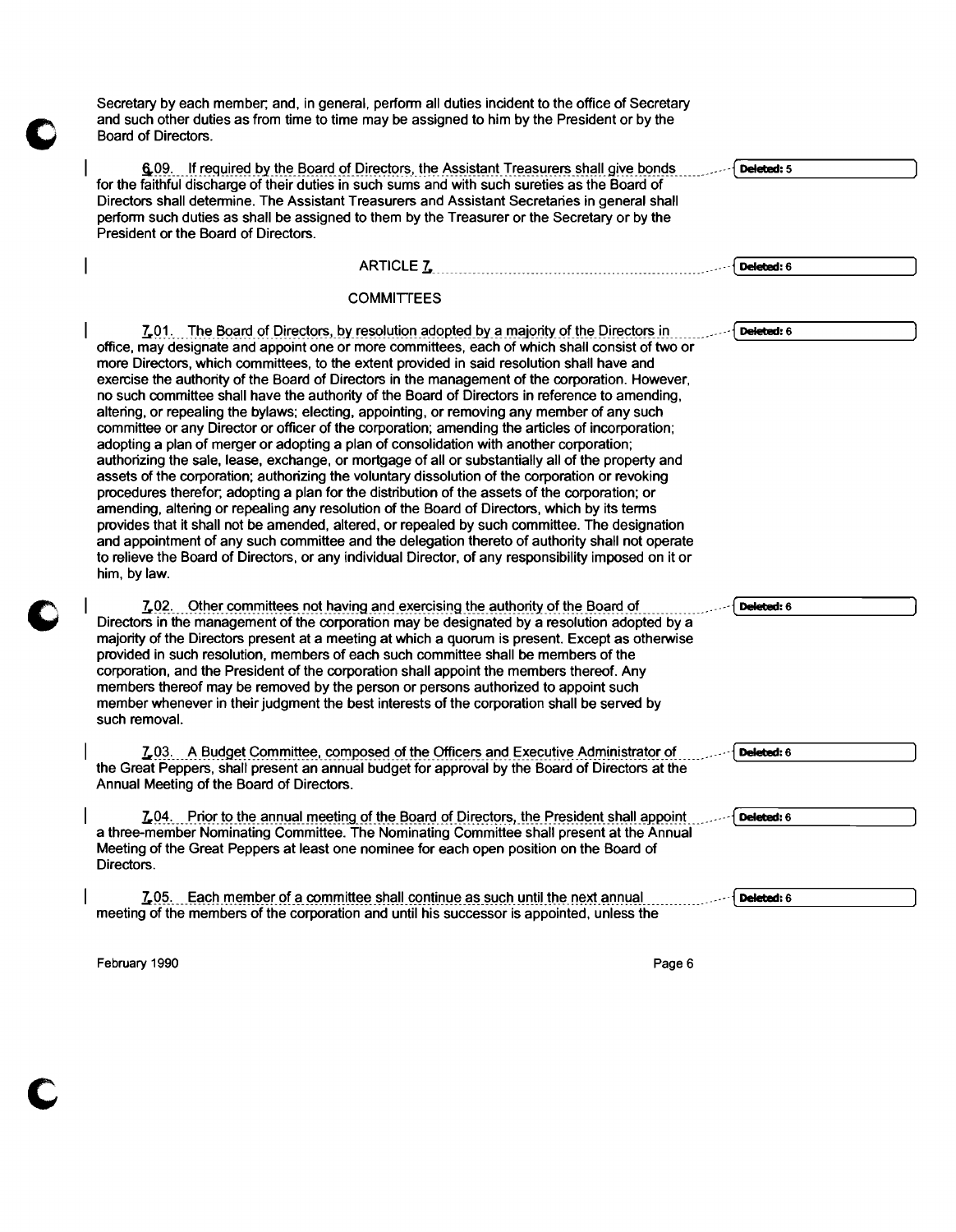| committee shall be sooner terminated, or unless such member be removed from such<br>committee, or unless such member shall cease to qualify as a member thereof.                                                                                                                                                                                                                                                                                                                                                                                                         |            |
|--------------------------------------------------------------------------------------------------------------------------------------------------------------------------------------------------------------------------------------------------------------------------------------------------------------------------------------------------------------------------------------------------------------------------------------------------------------------------------------------------------------------------------------------------------------------------|------------|
| 7.06. One member of each committee shall be appointed chairman by the person or<br>persons authorized to appoint the members thereof.                                                                                                                                                                                                                                                                                                                                                                                                                                    | Deleted: 6 |
| 7.07. Vacancies in the membership of any committee may be filled by appointments<br>made in the same manner as provided in the case of the original appointments.                                                                                                                                                                                                                                                                                                                                                                                                        | Deleted: 6 |
| 7.08. Unless otherwise provided in the resolution of the Board of Directors designating<br>a committee, a majority of the whole committee shall constitute a quorum and the act of a<br>majority of the members present at a meeting at which a quorum is present shall be the act of<br>the committee.                                                                                                                                                                                                                                                                  | Deleted: 6 |
| 7.09. Each committee may adopt rules for its own government not inconsistent with<br>these bylaws or with rules adopted by the Board of Directors.                                                                                                                                                                                                                                                                                                                                                                                                                       | Deleted: 6 |
| ARTICLE 8                                                                                                                                                                                                                                                                                                                                                                                                                                                                                                                                                                | Deleted: 7 |
| CONTRACTS, CHECKS, DEPOSITS, AND FUNDS                                                                                                                                                                                                                                                                                                                                                                                                                                                                                                                                   |            |
| 8.01. The Board of Directors may authorize any officer or officers, agent or agents of<br>the corporation, in addition to the officers so authorized by these bylaws, to enter into any<br>contract or execute and deliver any instrument in the name of and on behalf of the corporation.<br>Such authority may be general or confined to specific instances.                                                                                                                                                                                                           | Deleted: 7 |
| 8.02. All checks, drafts, or orders for the payment of money, notes, or other evidences<br>of indebtedness issued in the name of the corporation shall be signed by such officer or officers,<br>agent or agents of the corporation and in such manner as shall from time to time be determined<br>by resolution of the Board of Directors. In the absence of such determination by the Board of<br>Directors, such instruments shall be signed by the Treasurer or an Assistant Treasurer and<br>countersigned by the President or a Vice-President of the corporation. | Deleted: 7 |
| 8.03. All funds of the corporation shall be deposited from time to time to the credit of<br>the corporation in such banks, trust companies, or other depositaries as the Board of Directors<br>may select.                                                                                                                                                                                                                                                                                                                                                               | Deleted: 7 |
| 6.04. The Board of Directors may accept on behalf of the corporation any contribution,<br>gift, bequest, or devise for the general purposes or for any special purpose of the corporation.                                                                                                                                                                                                                                                                                                                                                                               | Deleted: 7 |
| <b>ARTICLE 9</b>                                                                                                                                                                                                                                                                                                                                                                                                                                                                                                                                                         | Deleted: 8 |
| <b>BOOKS AND RECORDS</b>                                                                                                                                                                                                                                                                                                                                                                                                                                                                                                                                                 |            |
| <b>901.</b> The corporation shall keep correct and complete books and records of account<br>and shall also keep minutes of the proceedings of its members, Board of Directors, and<br>committees having any of the authority of the Board of Directors, and shall keep at the<br>registered or principal office a record giving the names and addresses of the members entitled<br>to vote. All books and records of the corporation may be inspected by any member or his agent<br>or attorney for any proper purpose at any reasonable time.                           | Deleted: 8 |

February 1990 Page 7

1<br>1<br>1

 $\Gamma$ 

C

O

I I j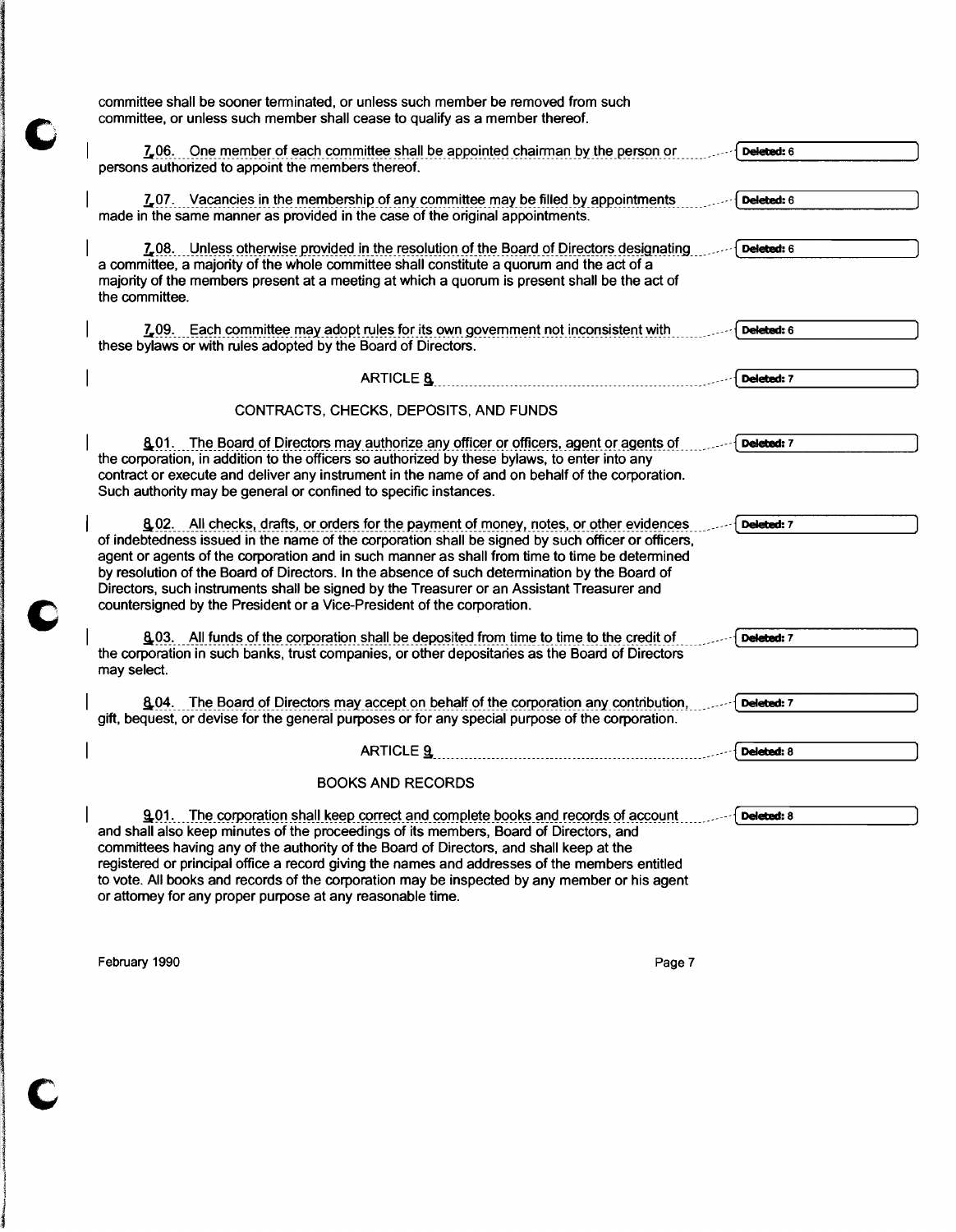|                 | ARTICLE 10                                                                                                                                                                                                                                                                                                                                                                                                                                                             | Deleted: 9  |
|-----------------|------------------------------------------------------------------------------------------------------------------------------------------------------------------------------------------------------------------------------------------------------------------------------------------------------------------------------------------------------------------------------------------------------------------------------------------------------------------------|-------------|
|                 | <b>FISCAL YEAR</b>                                                                                                                                                                                                                                                                                                                                                                                                                                                     |             |
|                 | 10.01. The fiscal year of the corporation shall begin on the first day of October and end<br>on the 30th day of September in each year.                                                                                                                                                                                                                                                                                                                                | Deleted: 9  |
|                 | ARTICLE 11                                                                                                                                                                                                                                                                                                                                                                                                                                                             | Deleted: 10 |
|                 | <b>DUES</b>                                                                                                                                                                                                                                                                                                                                                                                                                                                            |             |
|                 | 11.01. The Board of Directors may determine from time to time the amount of annual<br>dues payable to the corporation by members of each class.                                                                                                                                                                                                                                                                                                                        | Deleted: 10 |
|                 | 11.02. Dues shall be payable in advance on the first day of October in each fiscal years.                                                                                                                                                                                                                                                                                                                                                                              | Deleted: 10 |
|                 | 11.03. When any member of any class shall be in default in the payment of dues for a<br>period of one month from the beginning of the fiscal year or period for which such dues become<br>payable, his membership may thereupon be terminated by the Board of Directors in the manner<br>provided in Article 3 of these Bylaws.                                                                                                                                        | Deleted: 10 |
|                 | ARTICLE 12 2000 12 2000 12 2000 12:00:00 2000 12:00:00 2000 12:00 2000 12:00 2000 12:00 2000 12:00 2000 12:00                                                                                                                                                                                                                                                                                                                                                          | Deleted: 11 |
|                 | <b>WAIVER OF NOTICE</b>                                                                                                                                                                                                                                                                                                                                                                                                                                                |             |
| of such notice. | 1201. Whenever any notice is required to be given under the provisions of the Texas<br>Non-Profit Corporations Act or under the provisions of the Articles of Incorporation or the bylaws<br>of the corporation, a waiver thereof in writing signed by the person or persons entitled to such<br>notice, whether before or after the time stated therein, shall be deemed equivalent to the giving                                                                     | Deleted: 11 |
|                 | ARTICLE 13                                                                                                                                                                                                                                                                                                                                                                                                                                                             | Deleted: 12 |
|                 | <b>CASI AFFILIATED PODS</b>                                                                                                                                                                                                                                                                                                                                                                                                                                            |             |
|                 | 13.01. A pod must meet the following criteria for CASI affiliation and sanctioning:                                                                                                                                                                                                                                                                                                                                                                                    | Deleted: 12 |
| (a)             | Work for the benefit and promotion of chili through CASI only.                                                                                                                                                                                                                                                                                                                                                                                                         |             |
| (b)             | Maintain a paid membership of at least twenty-five (25) members.                                                                                                                                                                                                                                                                                                                                                                                                       |             |
| (c)             | Hold an annual election of officers.                                                                                                                                                                                                                                                                                                                                                                                                                                   |             |
| (d)             | Hold a CASI Pod Cook-off during the chili year.                                                                                                                                                                                                                                                                                                                                                                                                                        |             |
| (e)             | The Great Pepper or authorized alternate pod officer (alternates being Pepper<br>Popper, Secretary, Treasurer, or the incoming officers of same) shall attend the annual Great<br>Peppers Meeting. Only one pod representative can vote and/or represent the pod proxy at the<br>annual CASI Great Peppers Meeting. No one person may have more than one vote at any CASI<br>meeting. If a pod is not represented at the annual Great Peppers Meeting, the pod will be |             |

 $\sim$   $\sim$ 

February 1990 **Page 8** 

Ì

C

Ċ

 $\mathbf C$ 

j